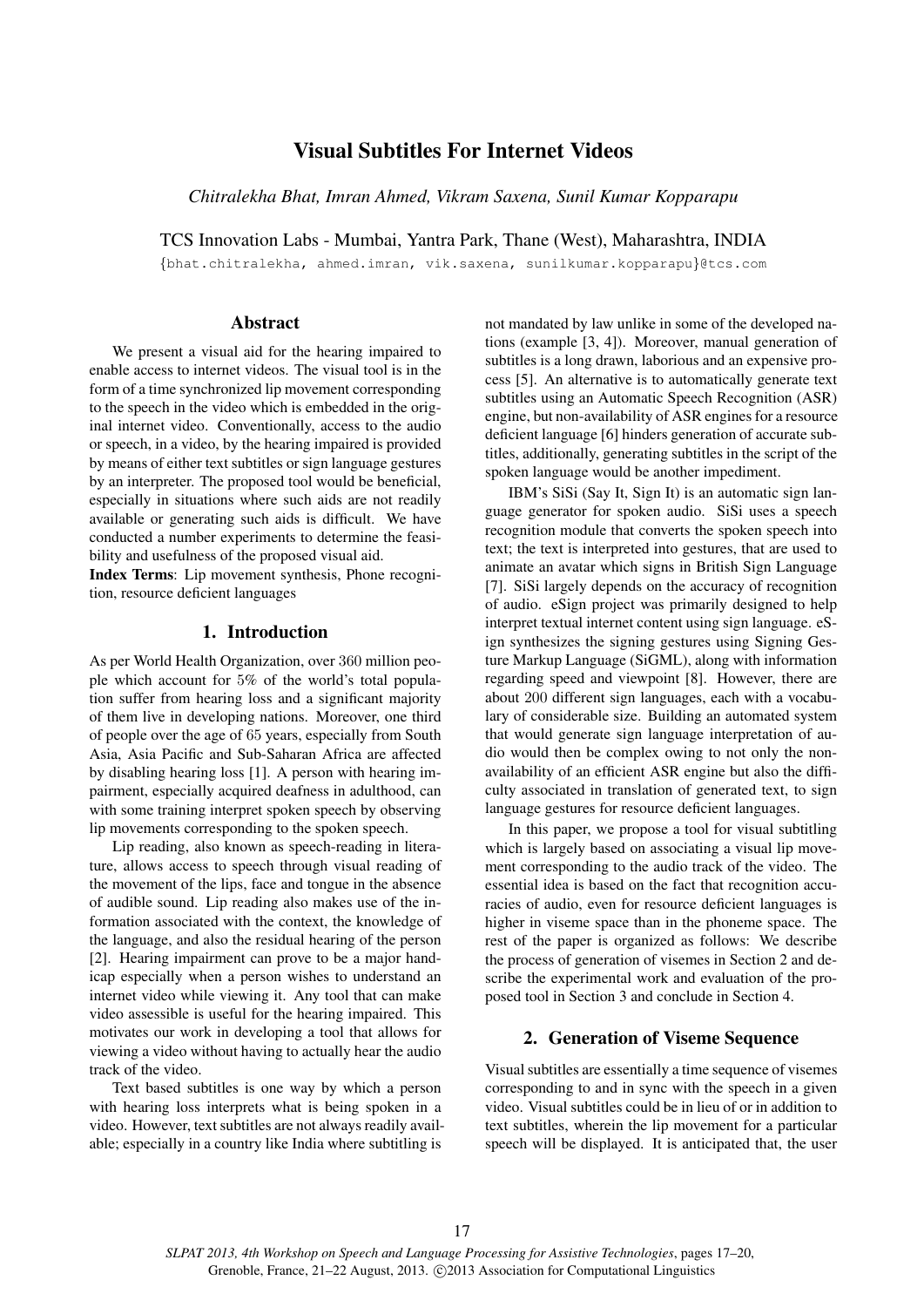

Figure 1: Overview of Visual Subtitling.

will be able to view the visual subtitles embedded with the original video. Figure 1 represents the proposed the tool. As seen in Figure 1 audio is first extracted from the video. The spoken speech is recognized using a phoneme recognizer and then mapped to the corresponding viseme. Visual subtitles are synthesized using MPEG-4 FAPs for mouth and tongue as defined in [9].

Note 1 *for the purpose of demonstration the videos chosen are predominantly speech audio content.*

#### 2.1. Visemes and MPEG-4 FAPs

Viseme is the basic unit of mouth movement that represents a phoneme or a group of phonemes in the visual domain. We use the standard set of 22 visemes [10]. It is a many phonemes to one viseme mapping with several different phonemes mapped to the same viseme owing to the fact that the lip position for different phonemes is the same; for example the phones /k/ and /g/ correspond to the viseme k or the phonemes /p/, /b/ and /m/ correspond to the viseme p. We first created a mapping between the standard 22 visemes and the Hindi phoneme set as shown in 1 (shows the first 11 visemes only).

## Note 2 *The mapping was done so as to include both Hindi and English phonemes to be able to cater to mixed language usage.*

It is desirable to have the lip movement as natural as possible for the user to be able to comfortably understand the audio. MPEG-4 FAPs for mouth and tongue for a given viseme are sufficient to visualize the spoken phoneme completely as can be seen in Figure 2. For each of the 22 visemes, the corresponding FAPs were computed in the form of  $(x, y)$  coordinates. For natural visualization of the lip movement, transition between two consequent

Table 1: Phoneme to Viseme mapping rule.

| Phoneme                                | Viseme              |
|----------------------------------------|---------------------|
| /sil/                                  | Viseme0             |
| /ae/, /ax/, /ah/, /E/, /EM/, /ai/, /a/ | Viseme1             |
| $/aa/$ , $/A/$ , $/ah/$ , $/AM/$       | Viseme <sub>2</sub> |
| $/ao/$ , $/O/$ , $/au/$                | Viseme3             |
| /ey/, /eh/, /uh/, /e/, /eh/            | Viseme4             |
| $/er/$ , $/axr/$                       | Viseme <sub>5</sub> |
| /y/, /iy/, /ih/, /ix/, /I/, /IM/, /i/  | Viseme <sub>6</sub> |
| /w/, /uw/, /U/, /UM, /ux/, /u/, /uh/   | Viseme7             |
| $\frac{\log}{\log 1}$                  | Viseme <sub>8</sub> |
| /aw/                                   | Viseme9             |
| /oy/                                   | Viseme10            |
| /ay/                                   | Viseme11            |



**MPEG-4 FAPs for Tonque** 

Figure 2: *Viseme and MPEG-4 FAPs for Mouth and Tongue.*

visemes was simulated by means of a linear interpolation. So in some sense we had intermediate visemes generated.

HTK 3.4 ASR [11] was used for phoneme recognition. The recognizer was trained on annotated Hindi data from 100 native speakers of Hindi; each of the speaker spoke 10 sentences each. The HTK 3.4 recognizer performed with 70% correctness on viseme classes when used in the free decoding mode.

Note 3 *The recognition improved by upward of* 10% *for viseme recognition compared to phoneme recognition.*

Manual verification of phone sequence and duration is done to ensure that the lip movement generated by the viseme sequence is a representation of the speech.

A visual subtitle browser plug-in allows the user to view the internet video along with the lip movements corresponding to the speech in the form of a viseme sequence. As stated earlier, given the context, a person with hearing loss would be able to understand the spoken speech from the lip movements, we believe that the video would set the context.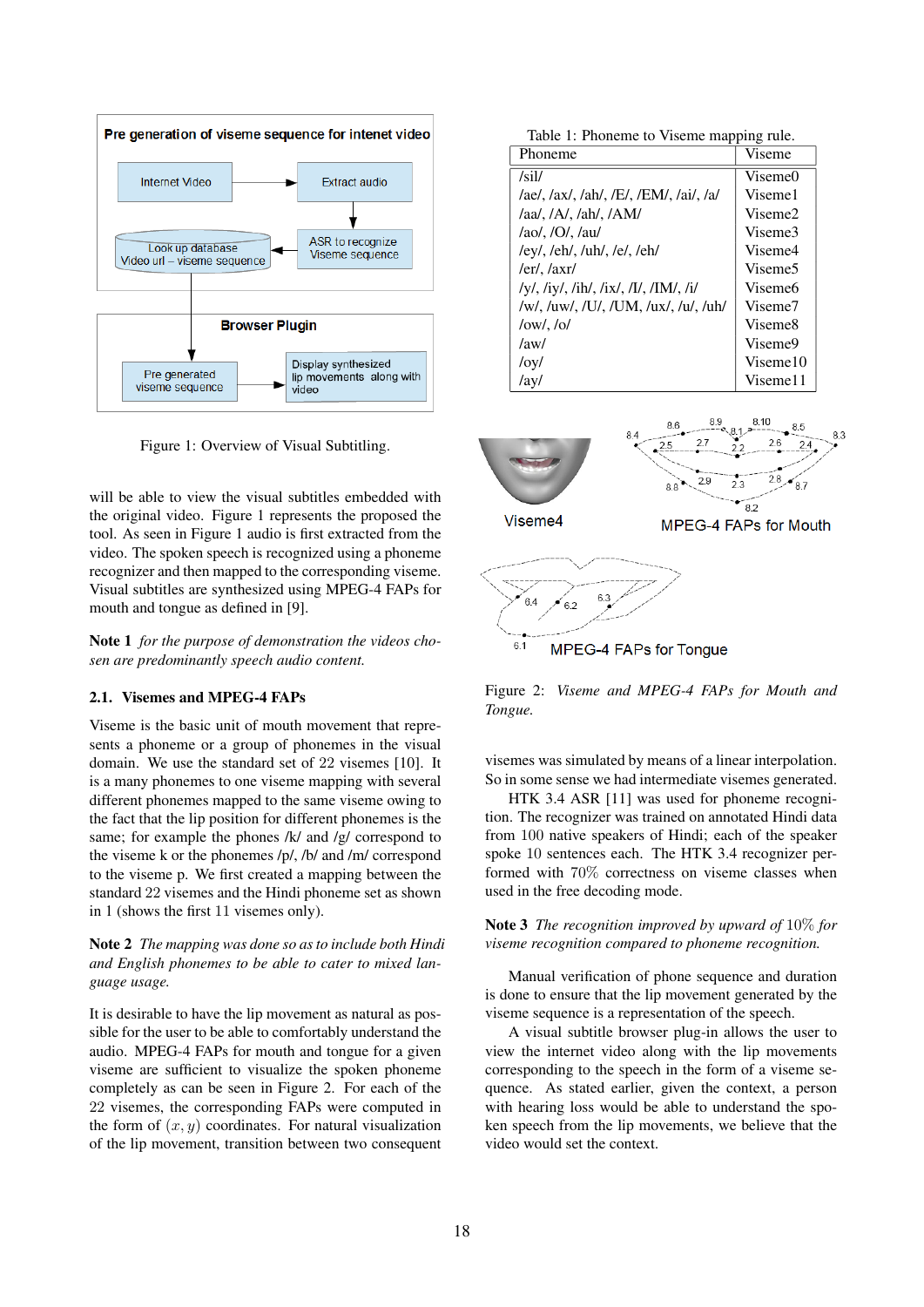

**EAP hasad Visama 16** Animated image based Viseme 16 Real image hased Viseme 16

Figure 3: A snapshot of the FAP, animated image and real image based visemes.





# 3. Experimental Results and Discussion

Figure 3. shows the snapshots of FAPs, animated viseme and real viseme that were used to generate the videos. Several videos available on the internet were selected and visual subtitles were generated [12] as mentioned in the earlier sections. While a mix of English and Hindi videos were selected and visual subtitles generated (a snapshot of the video with FAP is shown in Figure 4), the evaluation of the usefulness of the tool was tested on only the English videos because the subjects who evaluated the videos for visual titles were trained to lip read in English.

#### 3.1. Evaluation

All the evaluation results are for English videos only because the subjects were trained in Indian English lip reading. We found access to people who are familiar with lip reading in a language other than English was hard to find. The participants were asked to lip read a video of ten naturally recorded sentences to establish a baseline. Only the mouth portion of the face was used in the baseline videos.

Evaluation was done under different experimental setups, namely,

- Visual subtitles generated using three different visual features, namely, (a) MPEG-4 FAPs, (b) animated viseme images and and (c) real viseme images.
- Visual subtitles with and without the context of video.
- Videos played at different rates, namely, played at their original speed and half the speed.
- Videos comprised of animated clip, classroom lecture, dias/conference lecture.

The participants' understanding based on visual observation of the visual subtitles was evaluated in terms of number of words correctly recognized. In summary, visual subtitles were better understood under the following conditions (a) with the context of video, (b) when played at half the original speed and (c) when generated with real viseme images

Note 4 *MPEG-4 standard does not define FAPs for teeth, which play a significant role in lip reading, hence this aspect needs to be considered during the generation of Visual subtitles using MPEG-4 FAPs.*

## 4. Conclusions

Visual subtitles are essentially the lip movements corresponding to the audio track in a video. Displaying visual subtitles along with the video would augment the understanding of the content of a video for a person with hearing impairment. Although text subtitles and sign language gesture display can be thought of as alternatives, generating them manually is a tedious task. Automatic generation of text subtitles and sign language gestures for a particular language using ASRs, would require robust ASRs with rich speech corpus. However, lip movements are less language specific, that is one can move from one language to another by modifying the phoneme-visemes mapping. Given these advantages, automatic generation of lip movement from audio emerges as an encouraging solution, especially for resource deficient languages like Hindi. However, automatic generation of lip movements will still be limited by the ASR performance under noisy and with background music. We are also experimenting with other methods like optical flows [13] for generation of transition between visemes.

Acknowledgements: We would like to express our sincere gratitude to all the participants whom we would not like to name. Our thanks are due to Mrs. Alpa Shah for participating and making possible the evaluation of visual subtitles.